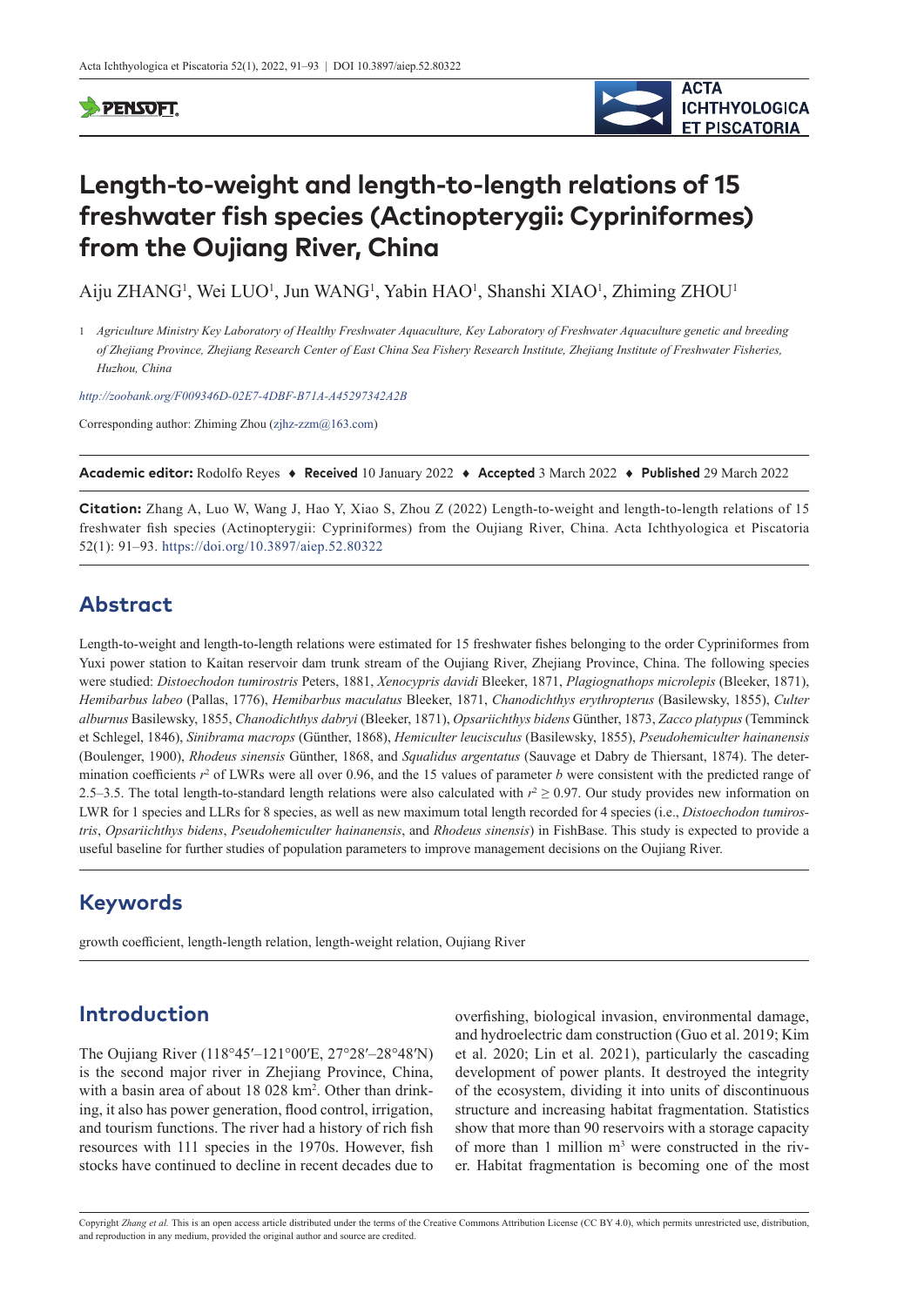| <b>Species</b>               | Total length [cm] |      |      | Total weight [g] |       | <b>LWR</b> parameters |                 |       |                 |                |
|------------------------------|-------------------|------|------|------------------|-------|-----------------------|-----------------|-------|-----------------|----------------|
|                              | N                 | Min  | Max  | Min              | Max   | $\mathfrak{a}$        | 95% CL of a     | h     | $95\%$ CL of b  | r <sup>2</sup> |
| Distoechodon tumirostris A   | 555               | 14.5 | 42.0 | 23.2             | 740.0 | 0.007                 | $0.006 - 0.008$ | 3.041 | 2.997-3.085     | 0.97           |
| Xenocypris davidi            | 184               | 7.5  | 39.7 | 4.0              | 491.0 | 0.011                 | $0.010 - 0.015$ | 2.884 | 2.816-2.952     | 0.97           |
| Plagiognathops microlepis    | 287               | 10.7 | 38.2 | 13.4             | 474.6 | 0.016                 | $0.014 - 0.020$ | 2.770 | 2.713-2.827     | 0.97           |
| Hemibarbus labeo             | 287               | 10.2 | 42.5 | 8.2              | 695.6 | 0.009                 | $0.008 - 0.010$ | 2.976 | 2.934-3.017     | 0.99           |
| Hemibarbus maculatus         | 19                | 6.3  | 29.5 | 2.0              | 241.3 | 0.015                 | $0.008 - 0.029$ | 2.877 | $2.635 - 3.119$ | 0.97           |
| Chanodichthys erythropterus  | 30                | 14.6 | 26.2 | 22.3             | 152.7 | 0.005                 | $0.003 - 0.010$ | 3.096 | 2.903-3.289     | 0.97           |
| Culter alburnus              | 189               | 11.0 | 46.5 | 6.0              | 480.5 | 0.006                 | $0.005 - 0.008$ | 2.951 | $2.891 - 3.010$ | 0.98           |
| Chanodichthys dabryi         | 76                | 11.5 | 31.6 | 7.2              | 209.0 | 0.002                 | $0.002 - 0.003$ | 3.286 | 3.194-3.378     | 0.99           |
| <b>Opsariichthys bidens</b>  | 30                | 9.2  | 21.2 | 6.4              | 105.5 | 0.003                 | $0.002 - 0.006$ | 3.402 | 3.194-3.609     | 0.98           |
| Zacco platypus               | 206               | 6.4  | 16.3 | 2.6              | 45.7  | 0.006                 | $0.006 - 0.008$ | 3.157 | 3.083-3.232     | 0.97           |
| Sinibrama macrops            | 399               | 7.1  | 22.5 | 3.8              | 119.1 | 0.003                 | $0.003 - 0.004$ | 3.354 | $3.292 - 3.417$ | 0.97           |
| Hemiculter leucisculus       | 49                | 10.4 | 23.0 | 6.8              | 107.4 | 0.003                 | $0.002 - 0.006$ | 3.231 | $3.061 - 3.401$ | 0.97           |
| Pseudohemiculter hainanensis | 98                | 10.3 | 26.3 | 6.0              | 126.2 | 0.003                 | $0.002 - 0.004$ | 3.267 | 3.177-3.357     | 0.98           |
| Rhodeus sinensis A           | 29                | 5.3  | 7.6  | 2.3              | 6.6   | 0.015                 | $0.010 - 0.024$ | 2.934 | $2.700 - 3.167$ | 0.96           |
| Squalidus argentatus         | 189               | 6.0  | 14.0 | 1.3              | 25.2  | 0.003                 | $0.003 - 0.004$ | 3.412 | 3.319 - 3.504   | 0.97           |

**Table 1.** Descriptive statistics and estimated parameters of LWR ( $W = aTL<sup>b</sup>$ ) for 15 freshwater fish species sampled in the Oujiang River, southeast China.

 $N =$  sample size, Max = maximum, Min, minimum, *a* and  $b =$  constant parameters in equation  $W = aTL<sup>b</sup>$ , CI = confidence interval,  $r<sup>2</sup> =$  coefficient of determination. Species with new maximum size records are marked with **bold** font; <sup>A</sup> First record of LWR for the species.

important factors influencing biodiversity and is also a major reason for species extinction. However, little data was available on the growth characteristics of fish species in the river. In this study, length-to-weight (LWRs) and length-to-length relations (LLRs) were established for the 15 species captured from Yuxi power station to Kaitan reservoir dam trunk stream of the Oujiang River, in order to provide a useful reference for further studies of population parameters to improve management decisions.

#### **Materials and methods**

Fish samples were collected from Yuxi power station to Kaitan reservoir dam trunk stream of the Oujiang River, Zhejiang Province, China (28°17′–28°27′N, 119°44′– 119°53′E), which is a relatively complete structural unit with original ecological preservation of the river's valley features. Sampling was conducted seasonally from the section between March and November 2019. Multipanel nylon gillnets ranging in size from 1 cm to 8 cm were deployed to collect the fish at 05:00–07:00 h. All fish caught were identified to species (Mao et al. 1991). Each specimen was measured to the nearest 0.1 cm (total length, TL; standard length, SL) and weighed to the nearest 0.1 g (weight, *W*) simultaneously.

The LWRs for 15 species were calculated using the formula

#### $W = aTL^b$

where  $W$  is the weight [g], TL is the total length [cm],  $a$ and *b* are the intercept and slope of the power equation, respectively. The formula was equipped with a simple linear regression model based on log-transformed data. The 95% confidence interval (CI) for parameters *a* and *b* and the coefficients of determination  $(r^2)$  were also determined (Keys 1928; Froese 2006). A similar linear regression was used to determine the LLR

#### $TL = a + bSL$

where SL is the standard length and other measurements are defined as above. For species with  $r^2$  < 0.95, outliers were discarded and regression was recalculated. All statistical analyses were performed using SPSS 16.0 (SPSS, Inc., Chicago, IL, USA).

### **Results**

A total of 2627 individuals were examined. The descriptive statistics and the estimated LWR parameters are summarized in Table 1, providing the regression parameters *a* and *b* along with the estimated 95% confidence intervals and the coefficient of determination  $(r^2)$ . Additionally, similar parameters are given for the length-tolength relations (Total length versus Standard length) in Table 2.

**Table 2.** Length–length relations (TL =  $a + b$ SL) of 15 freshwater fish species sampled in the Oujiang River Basin, southeast China.

|                              | <b>LWR</b> parameters |          |                |  |  |
|------------------------------|-----------------------|----------|----------------|--|--|
| <b>Species</b>               | $\mathfrak a$         | h        | r <sup>2</sup> |  |  |
| Distoechodon tumirostris     | 1.137                 | 1.976    | 0.98           |  |  |
| Xenocypris davidi            | 1.342                 | $-0.944$ | 0.98           |  |  |
| Plagiognathops microlepis    | 1.219                 | 0.208    | 0.99           |  |  |
| Hemibarbus labeo             | 1.118                 | 1.973    | 0.98           |  |  |
| <b>Hemibarbus maculatus</b>  | 1.196                 | 0.292    | 0.99           |  |  |
| Chanodichthys erythropterus  | 1.155                 | 0.750    | 0.99           |  |  |
| Culter alburnus              | 1.163                 | 1.529    | 0.98           |  |  |
| Chanodichthys dabryi         | 1.192                 | 0.607    | 0.99           |  |  |
| <b>Opsariichthys bidens</b>  | 1.171                 | 0.451    | 0.99           |  |  |
| Zacco platypus               | 1.227                 | $-0.009$ | 0.99           |  |  |
| Sinibrama macrops            | 1.222                 | 0.395    | 0.97           |  |  |
| Hemiculter leucisculus       | 1.223                 | $-0.131$ | 0.99           |  |  |
| Pseudohemiculter hainanensis | 1.211                 | $-0.073$ | 0.99           |  |  |
| <b>Rhodeus sinensis</b>      | 1.186                 | 0.373    | 0.97           |  |  |
| Squalidus argentatus         | 1.152                 | 0.507    | 0.98           |  |  |

 $a =$  intercept,  $b =$  slope;  $r^2 =$  coefficient of determination. **Bold** font denoted first record of LLR for the species.